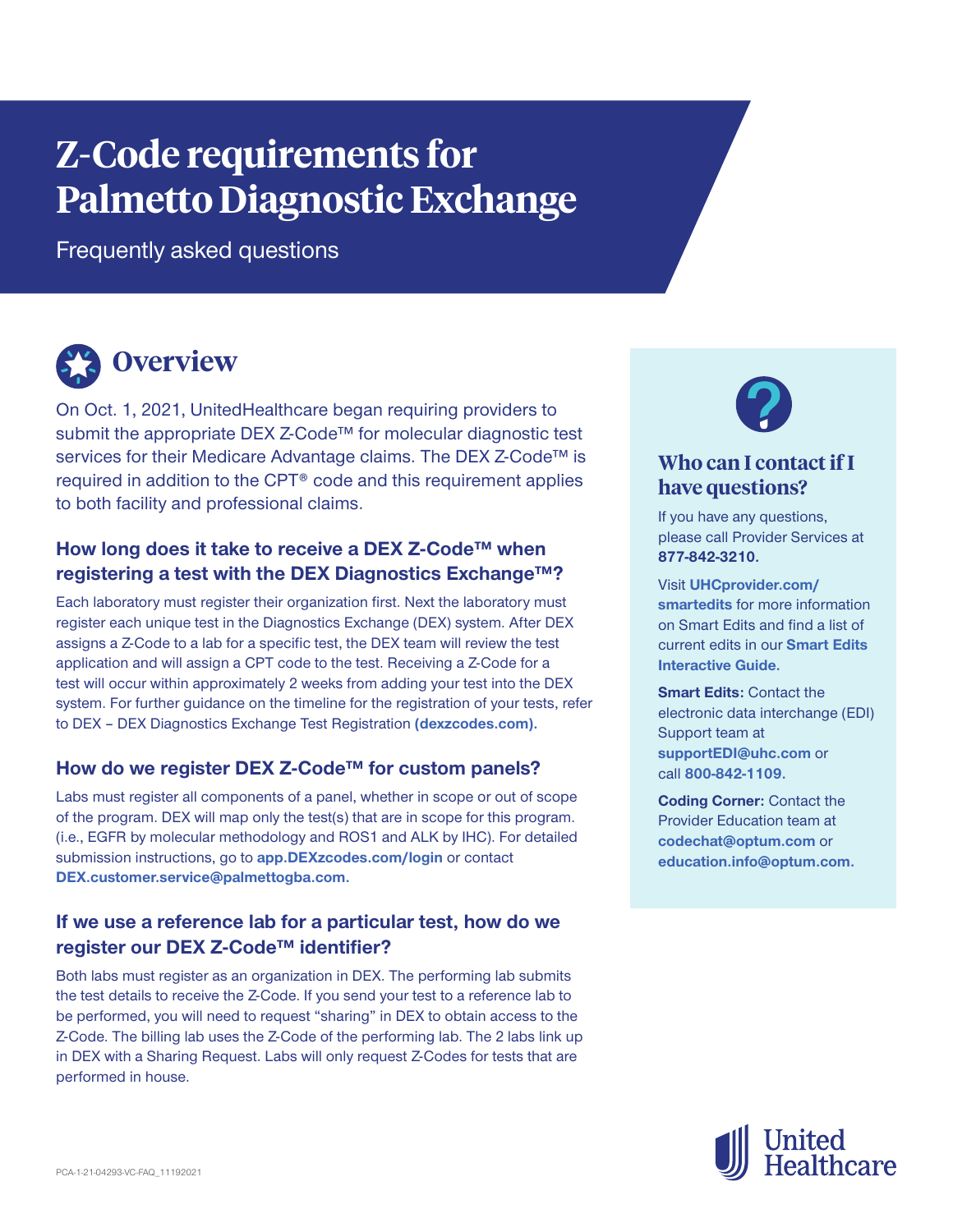## **If we use a reference lab for a particular test, how do we register our DEX Z-Code™ identifier?**

Both labs must register as an organization in DEX. The performing lab submits the test details to receive the Z-Code. If you send your test to a reference lab to be performed, you will need to request "sharing" in DEX to obtain access to the Z-Code. The billing lab uses the Z-Code of the performing lab. The 2 labs link up in DEX with a Sharing Request. Labs will only request Z-Codes for tests that are performed in house.

## **How do I register a test that's performed at 2 different locations in the DEX?**

If the test process is standardized and the same method is used to acquire the results in both locations, labs will only have to submit 1 application for the test. However, if there is a difference in the method, an application will be required from both locations.

# **Is the DEX Z-Code™ identifier the same as the genetic testing registry (GTR) from the National Institute of Health (NIH) GTR ID?**

**No.** The GTR ID is created when labs register tests with the NIH GTR. For detailed submission instructions, see **ncbi.nlm.nih.gov/gtr/docs/submit/#submission** or contact **gtr@ncbi.nlm.nih.gov.**

# **Do you need the DEX Z-Code™ identifier to get reimbursed by UnitedHealthcare?**

**Yes.** When reporting molecular diagnostic tests (MDT), we require you to submit a DEX Z-Code<sup>™</sup> identifier on the claim.

#### **Where on the claim does the DEX Z-Code™ identifier need to be submitted?**

Submit the DEX Z-Code™ preceding the decimal in field 2400 SV-101-7 for professional lab services submitted on the electronic claim form or in the shaded area of the service line in box 19 on a paper claim form. Facility Lab Services should fill out Line SV202-7 for electronic claims or Block 80 for paper claims.

# **Do we need DEX Z-Code™ for all genetic tests or only those with 81479?**

Please visit the Palmetto GBA website or Local Coverage Article: Billing and Coding: DEX Molecular Diagnostic Tests (MDT) (A56853) for a list of diagnostic services that fall within the scope of DEX**.**

# **Are labs permitted to bill multiple CPT codes for a single assay that may involve multiple tests to produce a single result?**

**No.** Labs should use 1 CPT code to describe each clinical test. A DEX Z-Code™ identifier application is required for a single assay that may involve multiple tests in order to produce a single result.